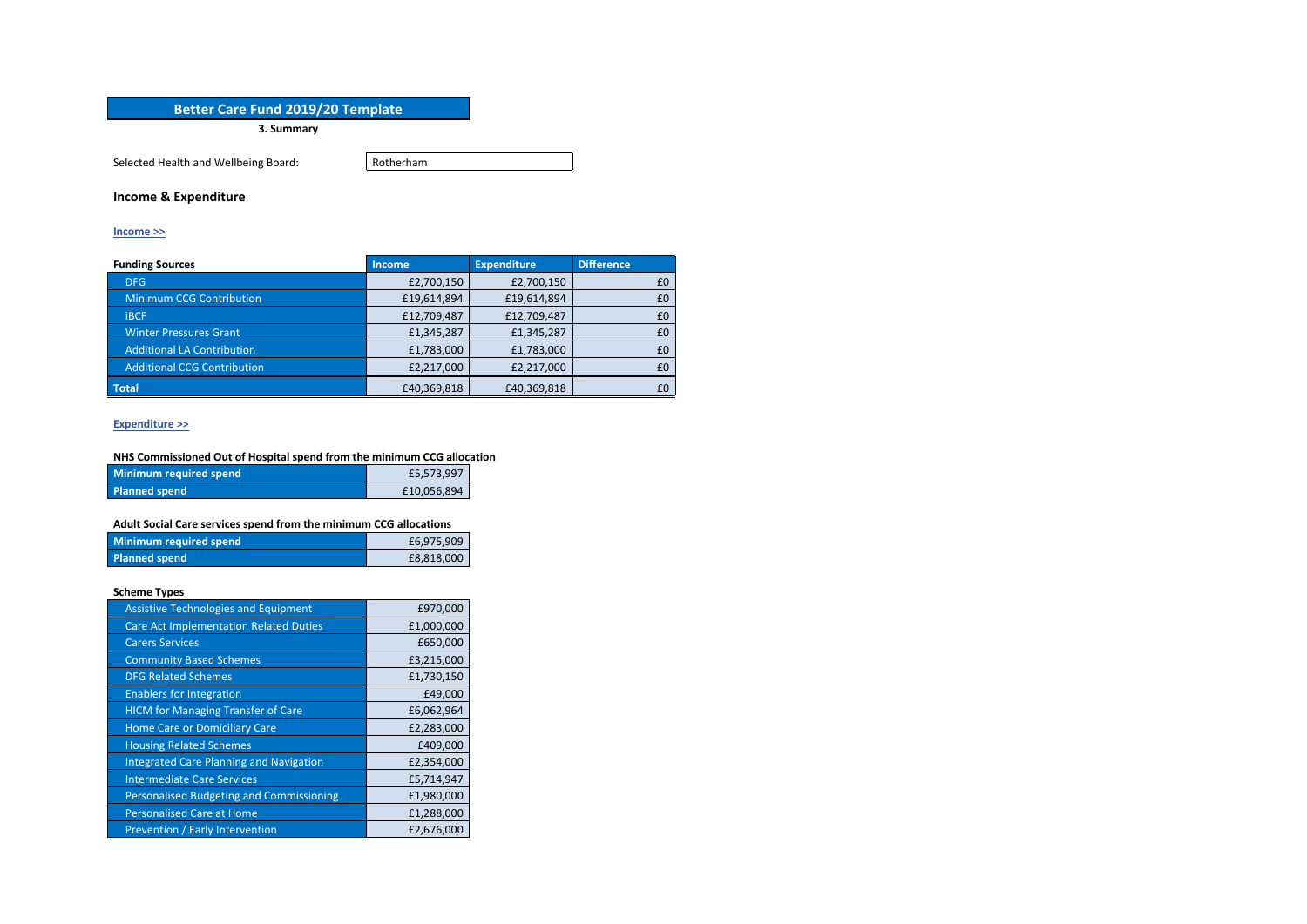| <b>Residential Placements</b> | £6,243,591  |
|-------------------------------|-------------|
| Other                         | £3,744,166  |
| <b>\Total</b>                 | £40,369,818 |

## **[HICM](file:///C:/Users/dawn.mitchell/AppData/Local/Microsoft/Windows/INetCache/Content.MSO/3259D8AA.xlsx%23) >>**

|                  |                                                    | <b>Planned level of maturity for</b><br>2019/2020 |
|------------------|----------------------------------------------------|---------------------------------------------------|
| Chg 1            | <b>Early discharge planning</b>                    | Established                                       |
| Chg <sub>2</sub> | <b>Systems to monitor patient flow</b>             | Mature                                            |
| Chg <sub>3</sub> | Multi-disciplinary/Multi-agency<br>discharge teams | Exemplary                                         |
| Chg <sub>4</sub> | Home first / discharge to assess                   | Mature                                            |
| Chg <sub>5</sub> | <b>Seven-day service</b>                           | Mature                                            |
| Chg <sub>6</sub> | <b>Trusted assessors</b>                           | Mature                                            |
| Chg <sub>7</sub> | <b>Focus on choice</b>                             | Mature                                            |
| Chg <sub>8</sub> | <b>Enhancing health in care homes</b>              | Mature                                            |

**Non-Elective Admissions** Go to Better Care [Exchange](https://future.nhs.uk/connect.ti/bettercareexchange/view?objectId=51593157) >> **Delayed Transfer of Care**

## **[Metrics](file:///C:/Users/dawn.mitchell/AppData/Local/Microsoft/Windows/INetCache/Content.MSO/3259D8AA.xlsx%23) >>**

# **Residential Admissions**

|                                                                                                                                                       |                    | 19/20 Plan  |
|-------------------------------------------------------------------------------------------------------------------------------------------------------|--------------------|-------------|
| Long-term support needs of older people (age 65<br>and over) met by admission to residential and<br>nursing care homes, per 100,000 population        | <b>Annual Rate</b> | 503.4535099 |
|                                                                                                                                                       |                    |             |
| <b>Reablement</b>                                                                                                                                     |                    |             |
|                                                                                                                                                       |                    |             |
|                                                                                                                                                       |                    | 19/20 Plan  |
| Proportion of older people (65 and over) who<br>were still at home 91 days after discharge from<br>hospital into reablement / rehabilitation services | Annual (%)         | 0.86013986  |